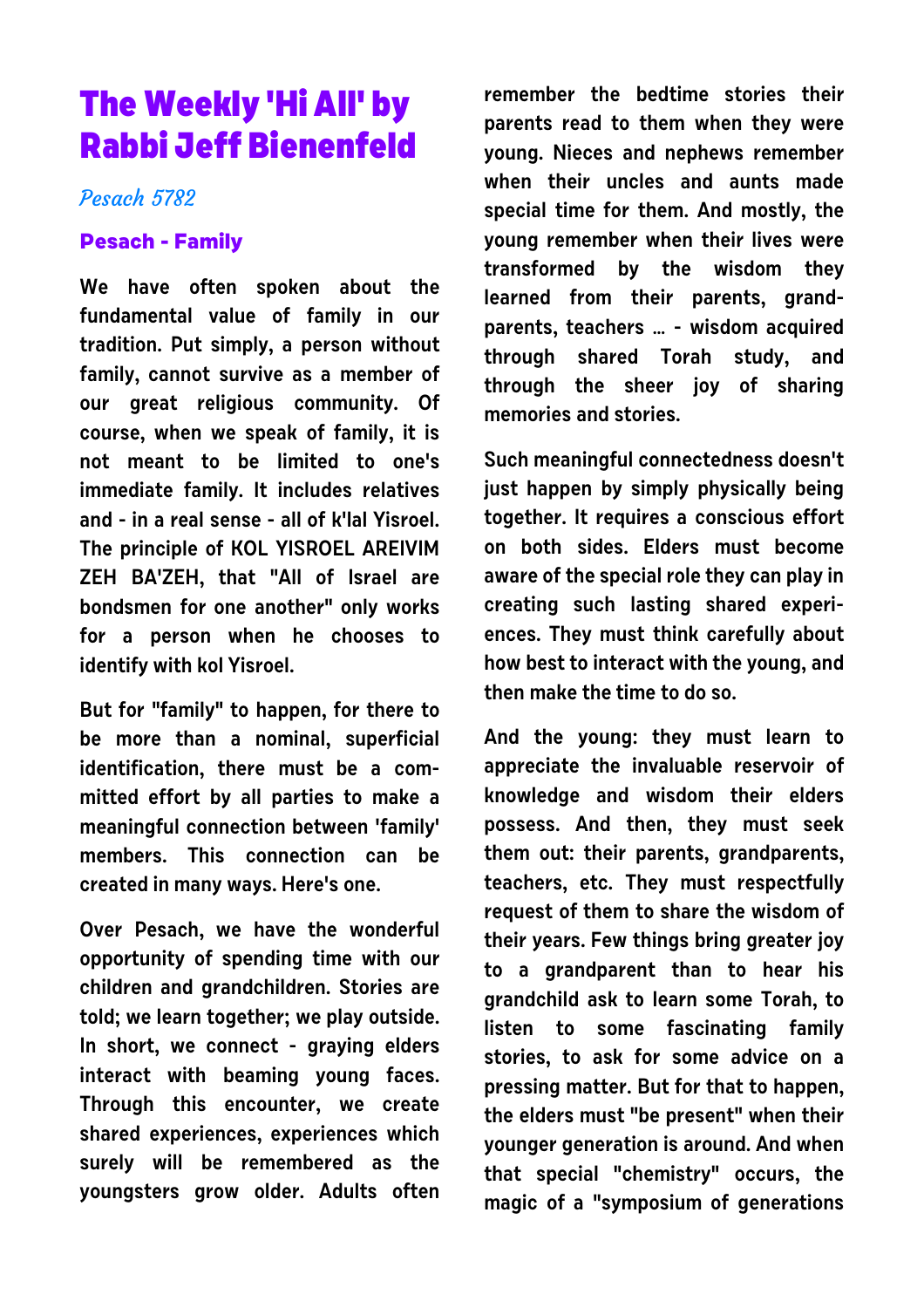**comes into existence" (Rav Soloveitchik's memorable phrase). The great dialogue between the old ones of the past and young ones of the future commences, and the future of our People is ensured. Indeed, there be no more glorious rendezvous than this!**

### **Pesach - Hope for the Future**

**The Mishna (P'sachim 116b) records a disagreement between R' Tarfon and R' Akiva as to the blessing that concludes the Magid section of the Haggada. R' Tarfon is of the view that we are to thank G-d for His miraculous salvation as evidenced by His having redeemed our ancestors as well as ourselves. R' Tarfon's focus is upon our collective past and present. R. Akiva demurs. He feels that R' Tarfon's blessing is missing something crucial. The future. Certainly, include R' Tarfon's blessing, but add to it. Introduce into the blessing our future aspirations and yearnings as well.**

 **R' Akiva was of the powerful conviction that we need to thank HaShem for a** future even though it hasn't quite **happened yet. He apparently was inspired by the idea that if we believe strongly enough in a noble vision and actually thank G-d for it in advance, then, we can actually increase the likelihood of its future realization. This was the great teaching of R'. Akiva, and the halacha rules in his favor, and such is how the promise of the future can become the new reality with all of its many blessings.**

#### **Pesach - Excitement**

**When Rambam (Hilchot Chametz u'Matza 7:1) discusses the mitzva of telling the Exodus tale at the Seder, he does not quote, as his Biblical source, the obvious verse from Sh'mot (13:8) which requires a parent to "tell his child on that day" about the Pesach narrative. That pasuk is mentioned later. Rather, Rambam first quotes the verse in 13:3 which requires everyone to "...remember this day that you went forth from Egypt ..." What makes this choice rather strange is that its context is not the Passover festival at all.**

**Rabbi Mayer Lichtenstein, Rav Soloveitchik's grandson, offers the following explanation. It is certainly true that on Pesach night, the Seder leader is obligated to make sure all the participants hear and understand the Pesach story. But for that responsibility to be implemented effectively, something else must come first. The Seder leader must himself be prepared. He must be excited and inspired -"pumped" - by the Exodus drama as well. If his only motivation is to "do it for the kids", the children - no matter their age - will see through the "act" and, while appreciating the attention, will internalize the spiritually injurious impression that the Seder does not and cannot speak to adults as well.**

**And therefore, so as to remind the Seder leader that he must first tell the story to himself even before reciting the**